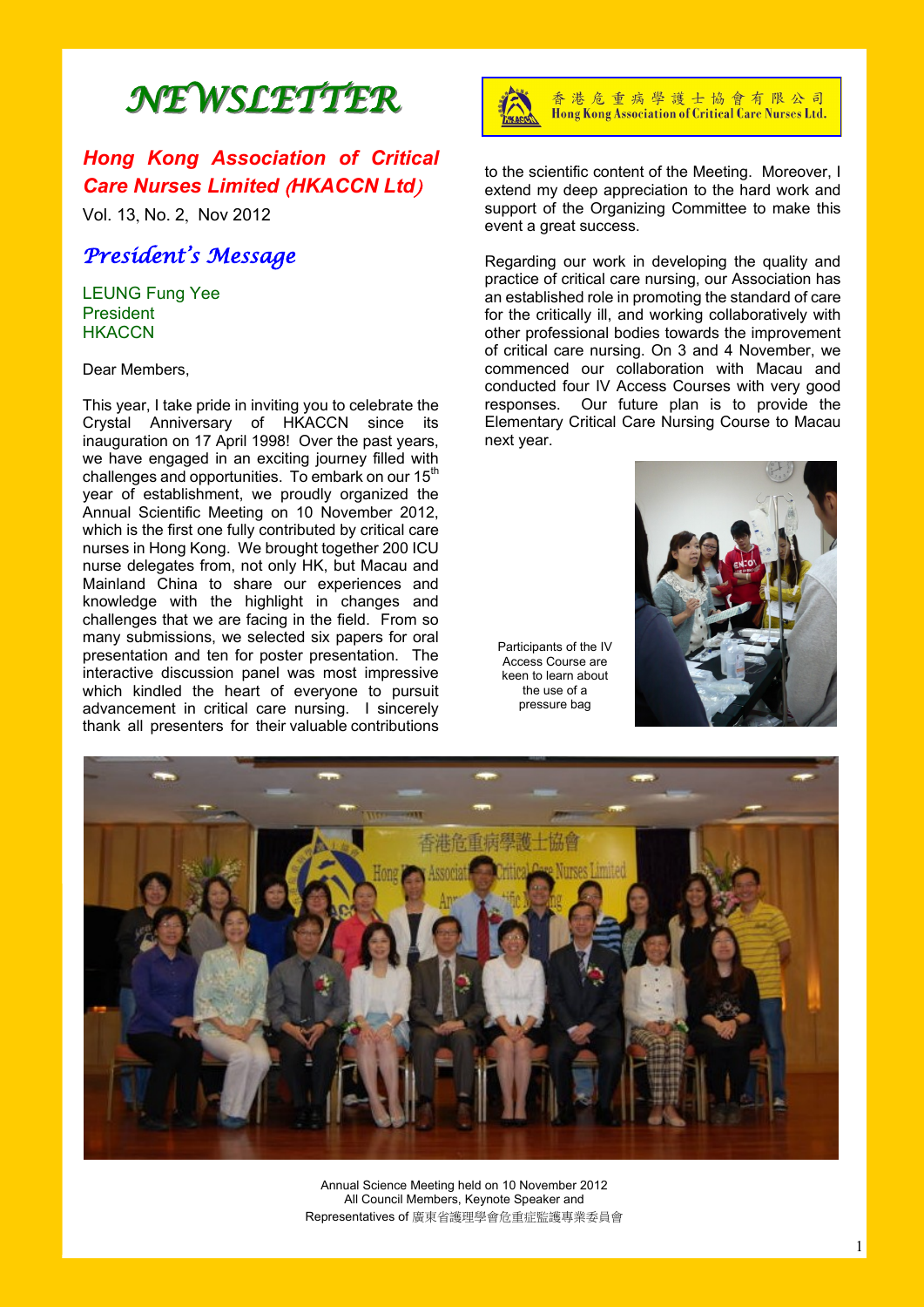

Skill demonstration in the Macau IV Access Course

On 24 and 26 August, we successfully coorganized with the Hong Kong Infection Control Nurses' Association to conduct the 5<sup>th</sup> International Infection Control Conference. A designated Critical Care Session was moderated by our Association. We had a good sharing with local and overseas delegates regarding the current infection control issues in ICU.



President, council members and speakers of the 5<sup>th</sup> Infection Control Conference

On the same day right after the  $5<sup>th</sup>$  Infection Control Conference, a team of us went to Guangzhou and joined the 廣東省護理學會危重症監護專業委員會 成立大會 cum the opening of the ICU specialty training. Ms. MAK Wai Ling, Chairperson of Administrative Committee, shared her experience in conducting simulation training in ICU with nurses in the Mainland.

Our past fruitful year is the result of works by many collaborative hands, heads and hearts. All council members contributed whole-heartedly their time, energy and talents for which we are tremendously grateful. Last but not least, without the active participation and support of all our members, it would not have been such a rewarding year of 2012 for our Association. Let us build on our collective wisdom and experience to constantly improve and promote critical care nursing. On behalf of the Board of Directors, I look forward eagerly to working with you and working for you

again for the coming year. It is a great pleasure to gather ourselves together in order to sharp our future.



# *A New Ventilator Mode –*   $\mathcal{N}$ *A*  $\mathcal{N}$ *A*

LAU Bonnie APN, ICU Prince of Wales Hospital

Mechanical ventilation is commonly used in majority of the patients with respiratory failure in ICU. The aims of mechanical ventilation are to maintain ventilation and reduce work of breathing. To meet this end, sedation is often needed to promote comfort and increase therapeutic compliance. When the patient breathes spontaneously, it should be better that the ventilatory assist is in synchrony to the patient effort to facilitate a successful weaning process (Sinderby, Brander & Beck, 2007). Conventionally, the delivery of fixed pressure assist is applied to the patients as in the pressure support mode but notably it overlooks the variable breathing patterns of the patient and does not always synchronize to the patient effort. Patient-ventilator asynchrony is associated with increased need for sedation, risk of barotraumas or ventilator-induced lung injury as well as prolonged duration of mechanical ventilation. In the recent development, NAVA is a new tool to deliver ventilatory assist in response to the neural drive and hence promote patient-ventilator synchrony (Verbrugghe & Jorens, 2011).

#### **What is NAVA?**

NAVA – (Neutrally Adjusted Ventilator Assist) uses diaphragm electrical activity (EAdi), measured via a modified nasogastric tube which has 8 bipolar microelectrodes mounted on the tip of the tube, to control the assistance delivered by the ventilator.



Figure 1: An EAdi catheter

During NAVA, positive pressure is instantaneously delivered in proportion to the measured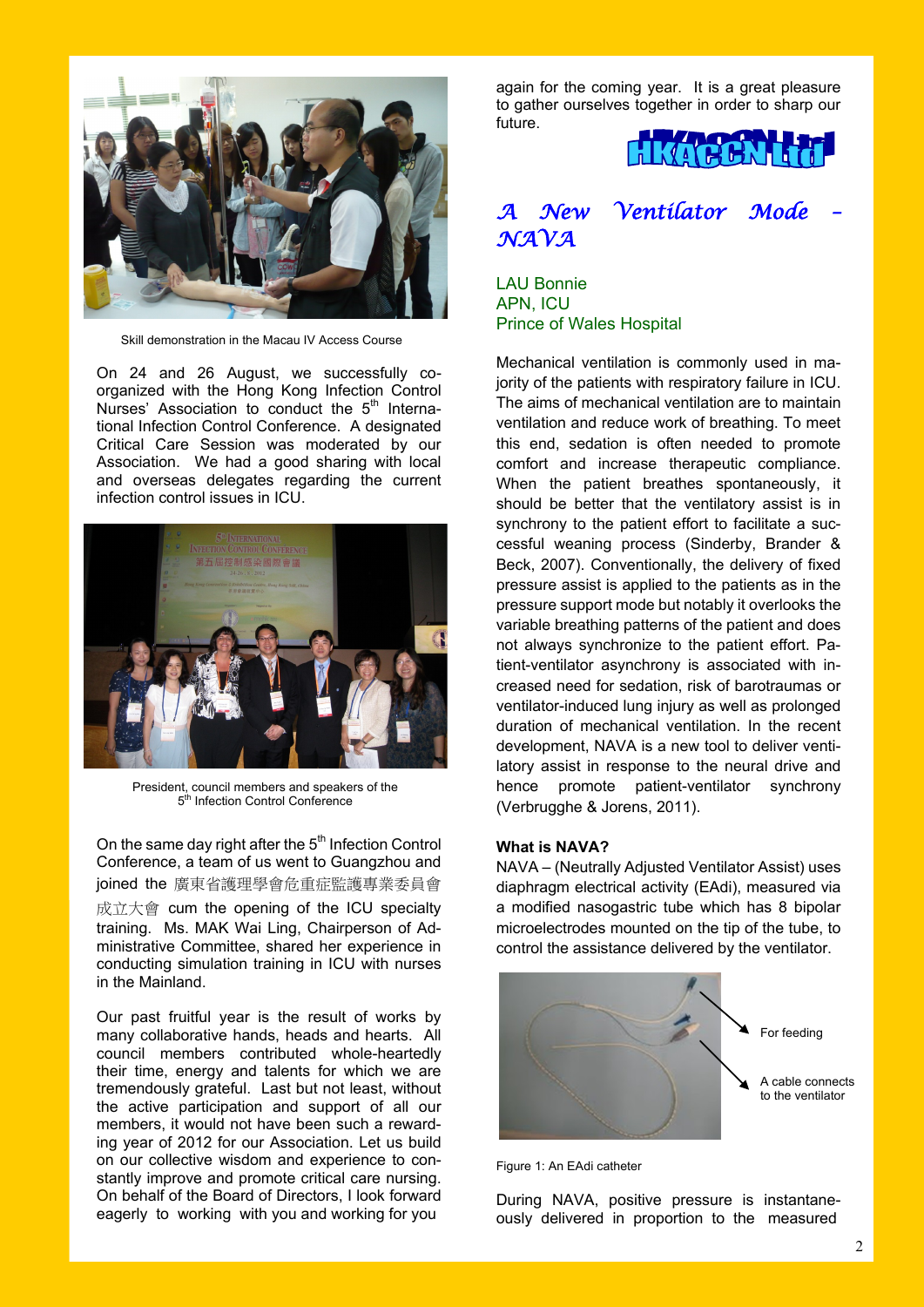amplitude of the EAdi. EAdi provides a reliable estimate of inspiratory timing and respiratory drive, which is the signal from the brain to the diaphragm. Instead of responding to flow, volume or pressure as the conventional ventilatory mode does, the ventilatory assist pressure in NAVA will be given to the patient proportionally in response to the increasing EAdi i.e. throughout the inspiration. The ventilator is cycled off when the EAdi is ended (Sinderby et al., 2007). Hence, NAVA is the ventilator support synchronizing with and proportional to the respiratory drive.

### **What are the benefits of NAVA?**

NAVA provides the patient with a comfortable pattern of breathing and synchronize the ventilator with the patient's respiratory system. Furthermore, the EAdi signal representing the diaphragmatic activity can help the clinician to determine the appropriate sedation depth without prolonging diaphragmatic inactivity (Tehrami, 2008).

#### **Who can use this mode?**

Basically, all critically ill patient groups can benefit from the use of NAVA as long as the respiratory center, phrenic nerve, neuromuscular junction, and diaphragm fibers are functional and there is no contraindication or limitation to insertion of an oesophageal probe or a nasogastric tube.

#### **Special care during NAVA**

Since the ventilator assist by NAVA depends on the EAdi signal, the EAdi catheter must be placed correctly according to the formula for insertion and



Figure 2: EAdi catheter's positioning box on a ventilator indicates the proper position of an EAdi catheter when the second and third waveforms appear in blue colour.



Figure 3: The EAdi waveform should be displayed on the monitor screen of a ventilator during NAVA.

position of the catheter should be checked regularly on the monitor screen of the ventilator. As a backup, the ventilator embraces a safety mechanism that it can switch to pressure support mode or control mode if the EAdi signal is lost or apnea occurs.

#### **Case Experience**

An 80 years old man admitted to ICU for exacerbation of COPD and chest infection. He developed distributive shock and renal failure with hepatic derangement that he required inotropic support, renal replacement therapy and mechanical ventilation. To facilitate ventilation, he was sedated with morphine and midazolam for 36 hours. After the sedation has stopped, he was being weaned from the ventilator with pressure support ventilation. The settings were PS 12, inspiratory cycle off 25%, PEEP 6, and FiO2 0.4. His respiratory parameters were 1) RR 20 beats per minute, 2) tidal volume 370 – 450 ml, and 3) SaO2 99%. The ABG results showed pH 7.32 – 7.36, PaCO2 6.2 – 7.4 kPa, PaO2 11 kPa, and HCO3<sup>-</sup> 23 - 30 mEq/L.

Three days later, he developed patient–ventilator dysynchrony, using accessory muscles to breathe and his expiratory flow did not return to zero before the next breath. External PEEP and inspiratory cycle off levels were increased but the situation remained. He was put on NAVA mode after an EAdi catheter was inserted. The settings were 1) NAVA level 2.0, 2) EAdi trigger 0.5, 3) FiO2 0.4, and 4) PEEP 4; with a backup mode of 1) PS 12, 2) inspiratory cycle off 40%, 3) flow trigger, 4) PC 20, 5) RR 15, and 6) I:E 1:2. Subsequently, the patient could breathe comfortably with NAVA level weaned to 0.5 progressively, which indicated that the decreasing ventilator assistance for him was tolerated. He was tracheotomized and discharged to ward eventually.

#### **Conclusion**

NAVA is a new mode which is accurately controlled by patient's breathing drive and it improves patient ventilatory synchrony. In our unit, NAVA is used when the patients encountered ventilation dyssynchrony in a spontaneous breathing mode. The main important aspects for the ICU nurses to better cope with the new mode are to understand the concept of this ventilator mode and monitoring of the catheter. After all, it is a simple to use ventilator mode.

#### **References**

- Tehrani, F. T. (2008). Automatic control of mechanical ventilation. Part 2: The existing techniques and future trends. *Journal of Clinical Monitoring and Computing, 22*, 417-424.
- Sinderby, C., Brander, L., and Beck, J. (2007). Is one fixed level of assist sufficient to mechanically ventilate spont-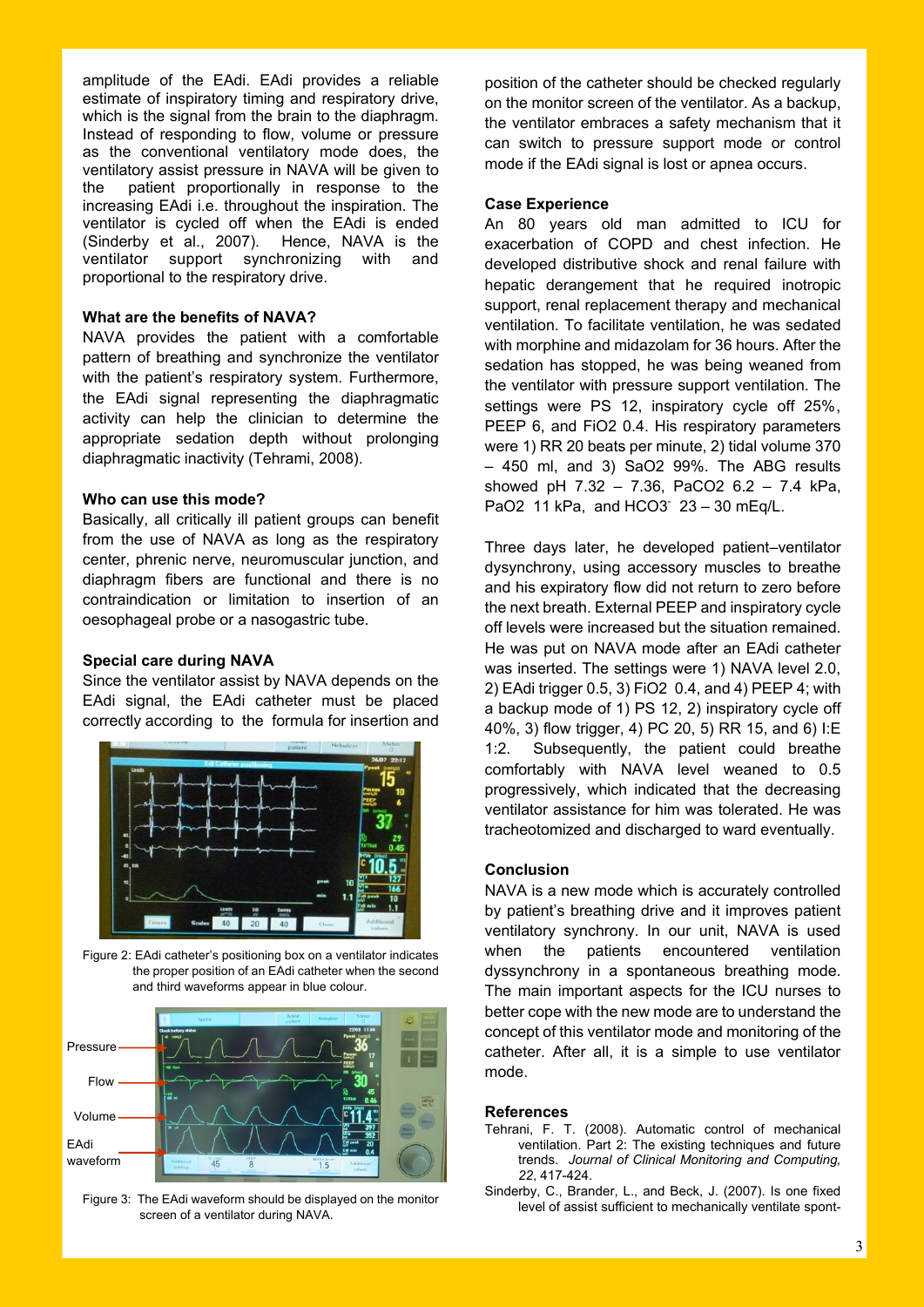aneously breathing patients? *Yearbook of Intensive Care and Emergency Medicine*, *2007*(7), 348- 357.

Verbrugghe, W., and Jorens, P. G. (2011). Neurally adjusted ventilatory assist: A ventilation tool or a ventilation toy? *Respiratory Care*, *56*(3), 327-335.

# *Grand New Experience in Clinical In-charge Training*

MAK Man Tak RN, ICU Prince of Wales Hospital

It is my eleventh year working in the intensive care unit as a nurse. I really treasure the opportunity of clinical in-charge training offered by my unit. This has provided me a grand new experience in the nursing career development and has suffused my thoughts with different roles of nurses in clinical management.

During my period of training, I see for myself that the role of a clinical in-charge is very different from that of a case-nurse. A case-nurse is like the gear of a machine while a clinical in-charge is the engineer putting every gear together and making sure that the machine works properly. In fact, the role of a clinical in-charge does not merely involve coordinating the manpower and ensuring a smooth workflow of the whole team, but also empowering every team member with the appropriate resources, both psychologically and technically, in need for difficult clinical situations. In addition, a clinical incharge also acts as a bridge of communication among the team members from different units and disciplines.

Importantly, psychological support is crucial when junior colleagues are handling clinical procedures in which they are not familiar with, e.g. assist in performing percutaneous tracheostomy. As a clinical in-charge, I will assign my junior colleague with a clear role, explain to her/him about the details and the responsibilities of an ICU nurse in the procedure. Understanding that it is always reassuring to have an experienced nurse to stay with and offer support during the procedure, I will therefore take up this very important role and support my junior colleague during complex procedures. A smooth, efficient workflow counts on good experience, personal learning and the confidence being built in our day-to-day care. I am always willing to share my personal experience and discuss with my teammates any problems they have encountered in their daily practice. I am sure that it is important for our development of clinical

competence.

Sometimes, the clinical in-charge and case nurses may have different points of view at work with their respective roles and responsibilities. This may create certain conflicts in the workplace. However, I believe that we share the same vision: to provide

our patients with quality nursing care. What makes it possible for us to share the same vision when we are holding different perspectives? Mutual respect is the key to success. This is what I have learnt from my experience as a clinical in-charge.

Sharing the feelings and views with my colleagues in difficult situations that we are encountering in the unit is one of the essential elements of gaining mutual respect. For example, as our manpower is scare during night shift, we are facing pressure for emergency admissions at night. I still remembered that my colleagues and I worked for a newly admitted patient with ruptured AAA (abdominal aortic aneurysm) during my last night duty at 0300. Until the end of my shift at 0700, stabilization of the patient had not been achieved yet. Having many new emergency admissions at night is a harsh time for my colleagues. In assigning newly admitted patients to my colleagues at night, I usually discuss with my colleagues about the current manpower status and workload distribution for the entire unit. This discussion allows them to know that my allocations of work are based on thorough consideration of the clinical situation and a balance of the workload for every colleague. I believe that any suspicion of unfair staff deployment is just like an apple of discord, a small matter may head to a bigger dispute. Mutual respect and understanding are the keys to success in staff communication. During this process, not only a mutual understanding can be achieved but also the opportunity to enhance trust. Furthermore, by inviting ideas in the planning process from colleagues, their sense of belonging and feeling that we are on the same boat navigating towards the same destination can be strengthened.

# *End-of-life Care in Hong Kong Critical Nursing*

CHEN Ka King RN, ICU Alice Ho Miu Ling Nethersole Hospital

Intensive care unit (ICU) is usually regarded as the last gate of life-sustaining treatments (LST) in the acute hospital. Patients are transferred to ICU due to critical conditions. Death in ICU is relatively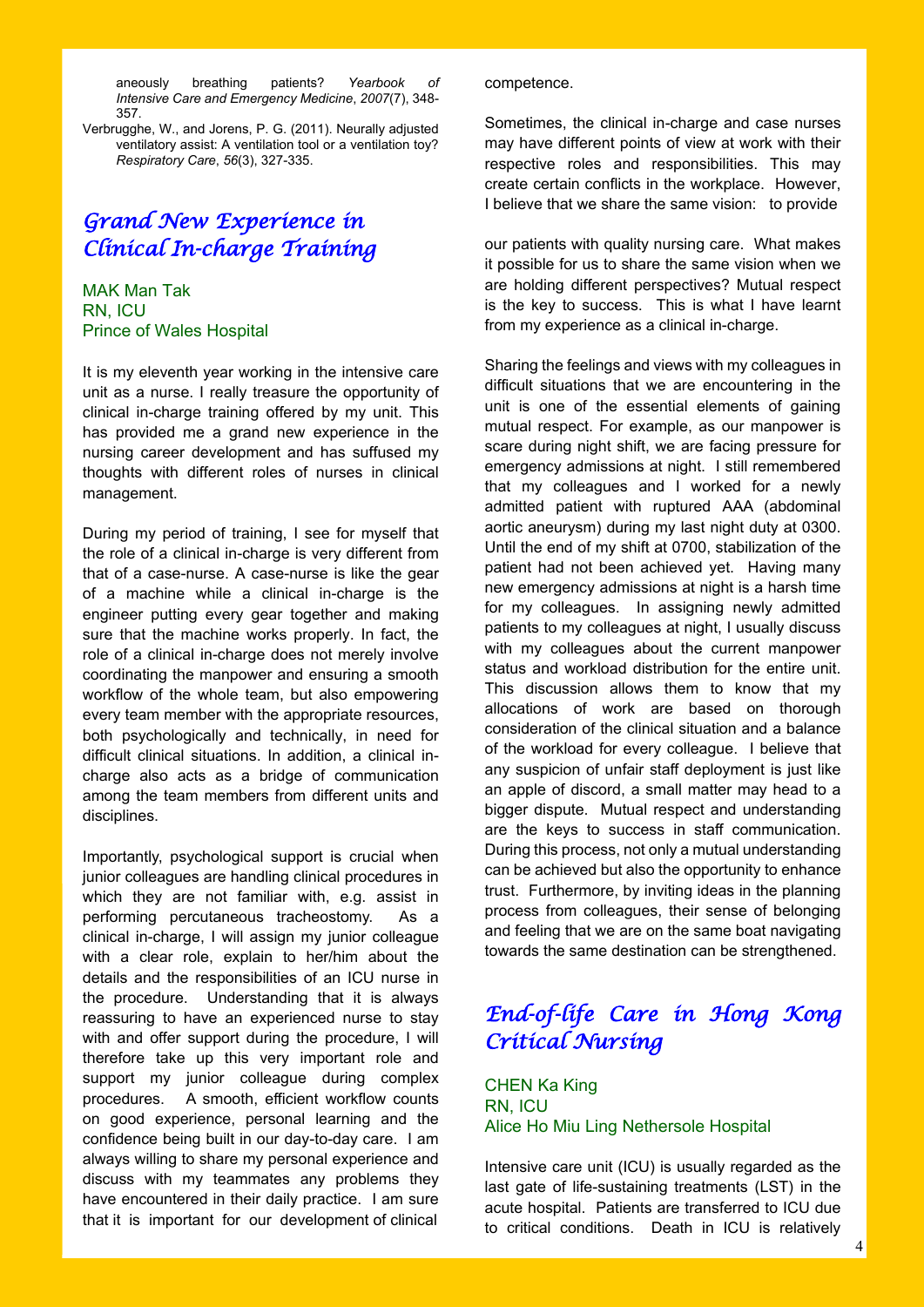common, accounting for about 20% mortality rate in HA hospital; the average duration of ICU stay was 6.8 days, but half of the deaths occurred in 2 days, and about one-third of ICU patients died within a day (Hospital Authority, 2010).

The end-of-life care, which refers to care about people approaching death likely within the next 12 months (including those imminently dying ICU patients), has been a public concern for years. Since 2009, the Hong Kong Government has made a little step forward to consult public opinions on the

decision of advance directives (AD) (Food and Health Bureau, 2009). A local study showed that majority of elderly patients with chronic illness had neither heard about advance directives nor discussed this issue with others (Ting & Mok, 2011). Most of the interviewees and their relatives in this study chose to support the withholding or withdrawal of LST in critical conditions, given that they were all provided with knowledge and assured with understanding about those LST. Owing to the advancement of medical technology in sustaining life and uncertainty of the time of sudden deterioration in the ICU patients, it is a real challenge, and sometimes an ethical dilemma, for critical care givers to timely take the initiative to help patients or their relatives making end-of-life decisions on withholding or withdrawing LST in order to facilitate a good death of patient with dignity.

Critical care nurses in the ICU team, given their role in caring for patients to die with dignity and as little suffering as possible, are also responsible to building rapport with patients and their relatives. Like doctors in the team, good rapport can enhance ICU nurses' communication with patients and their families during their end-of-life decision making process (Thelen, 2005; Mok, Wong & Wong, 2010). However, with the power to apply advanced technology to sustain life, critical care nurses often perceived obstacles in providing comfortable end-of -life care, such as the lack of manpower and resources or suitable environment; frequent disturbance from patients' families on different requests; the general, but not individualized, practice of healthcare professionals; and physicians' disagreements about the treatments on patients (Beckstrand & Kirchhoff, 2005). Edwards, Pang, Shiu and Chan (2010) conducted a metaanalysis and concluded that the lack of time and institutional, personal, language, cultural and religious factors were also barriers for palliative nurses to offer good end-of-life care. For all those obstacles, Beckstrand and Kirchhoff (2005) and Edwards et al. (2010) suggested that sufficient time

for critical care nurses to engage in communication with family members, healthcare givers' awareness and reflection, end-of-life education and training, and willingness and team collaboration could facilitate good end-of-life care in the critical care setting.

Timing on initiating the discussion of end-of-life care with patient families is a challenge. Several overseas medical bodies have published some practice guidelines for decision making on treatment and care of the end-of-life patients, e.g., General Medical Council and British Medical Association and Intensive Care Society (General Medical Council, 2010). With the help of some prognostic systems, including APACHE II, APACHE III (Acute Physiology and Chronic Health Evaluation) and MPM II (Mortality Probability Model), the likelihood of patient survival can be estimated and the right time to discuss the issue of end-of-life care can also be intended (Mendez-Tellez & Dorman, 2005). Although there are still different factors hindering the discussion of end-oflife issues with patients and their families, an interdisciplinary approach, including chaplaincy, should be cultivated for amplifying the nurses' role of end-of-life care in ICU (Tse, 2007).

More local analyses could be conducted in order to facilitate frontline healthcare staff in providing good end-of-life care. A set of practical guidelines on the care of dying patients within days, standardization of caring pathways on dying patients, or "end-of-life care package" are highly expected in coming future. The discussion on end-of-life care with patients or their relatives could be an art for professional critical care givers. With clear practice guidelines, mutually-trust relationship and effective communication among the stakeholders, the last phrase of life of every critically ill patients can be transited peacefully.

#### **References**

- Beckstrand, R.L., & Kirchhoff, K. T. (2005). Obstacles and supportive behaviors providing end-of-life care to patients: Critical care nurses' perceived. *American Journal of Critical Care, 14,*395-403.
- Edwards, A., Pang, N., Shiu, V., & Chan, C. (2010). The understanding of spirituality and the potential role of spiritual care in end-of-life and palliative care: a metastudy of qualitative research. *Palliative Medicine, 24*(8), 753–770.

Food and Health Bureau (2009). *Introduction of the Concept of Advance Directives in Hong Kong.* Retrieved 17 Feb 2009, from[http://www.fhb.gov.hk/download/press\\_and\\_](http://www.fhb.gov.hk/download/press_and_publications/consultation/091223_advance_directive/ad_consultation_paper_en.pdf)  [publicationsconsultation/091223\\_advance\\_directive/](http://www.fhb.gov.hk/download/press_and_publications/consultation/091223_advance_directive/ad_consultation_paper_en.pdf) [ad\\_consultation\\_paper\\_en.pdf](http://www.fhb.gov.hk/download/press_and_publications/consultation/091223_advance_directive/ad_consultation_paper_en.pdf)

- General Medical Council (2010). *Treatment and Care Towards the end of life: Good practice in decision making.* London: General Medical Council.
- Hospital Authority (2010). *Clinical Data Analysis and Reporting System (CDARS).* Hong Kong: Hospital Authority.